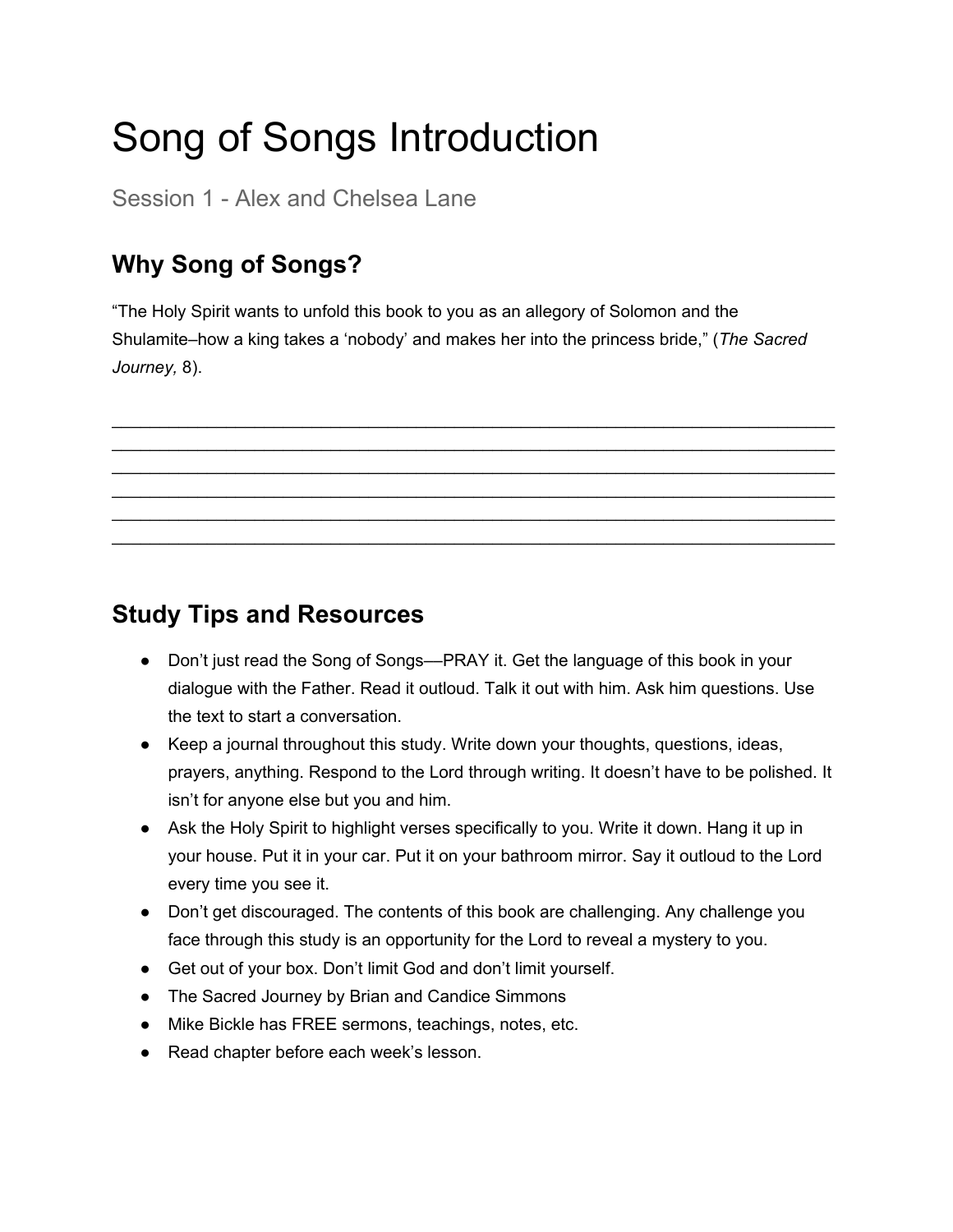## **About the Book**

Author: King Solomon Date: approximately 900 B.C. Type of Literature: Poetry

#### **Common Interpretations**

Historical- Jews and Yahweh Literal- Man and Wife Allegorical- Christ and Church

## **Historical Significance**

"First of all take note of the appropriateness of the name "Peaceful," that is, Solomon, at the head of a book which opens with the token of peace, with a kiss. Take note too that by this kind of opening only men of peaceful minds, men who can achieve mastery over the turmoil of the passions and the distracting burden of daily chores, are invited to the study of this book." - Bernard of Clairvaux